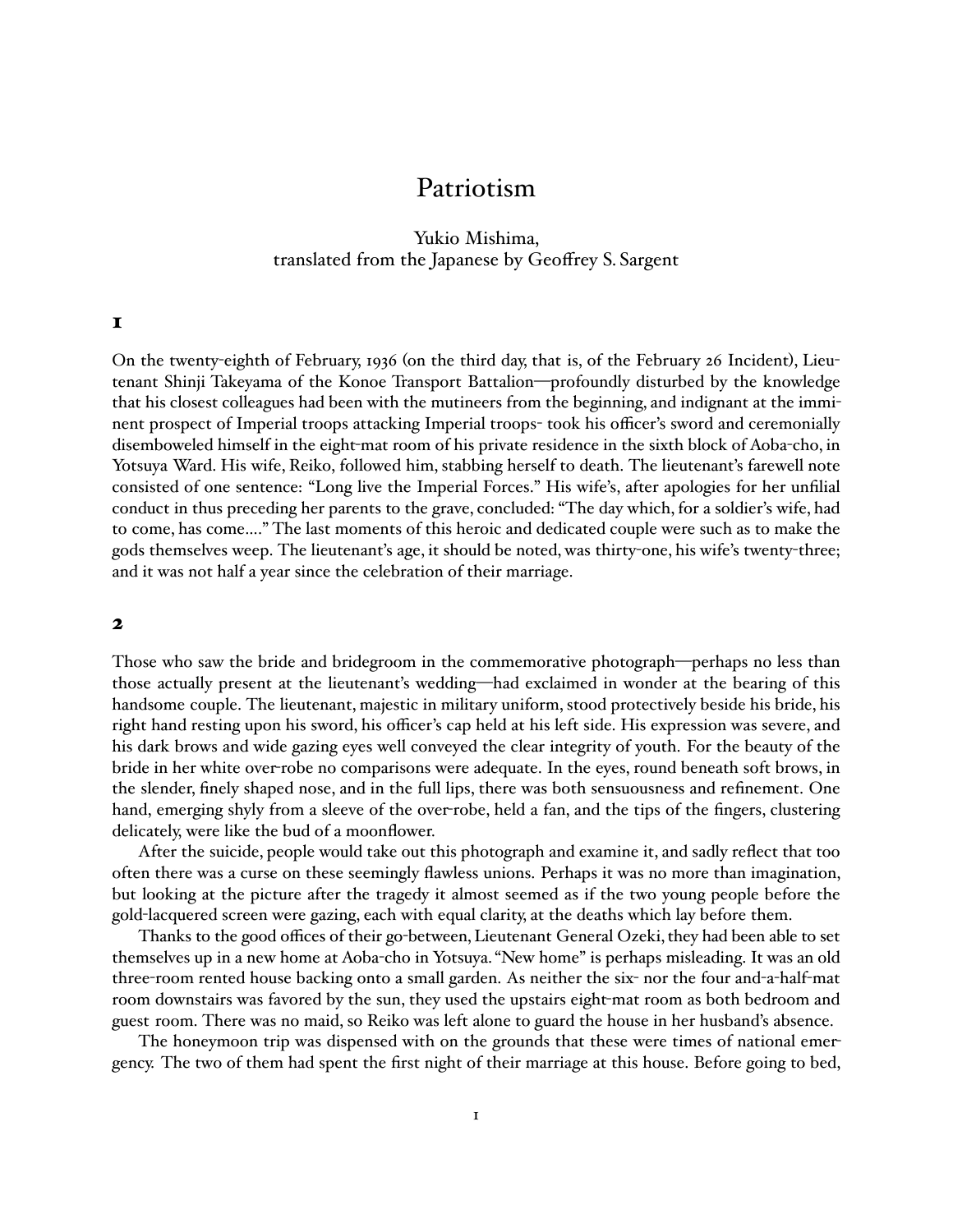Shinji, sitting erect on the floor with his sword laid before him, had bestowed upon his wife a soldierly lecture. A woman who had become the wife of a soldier should know and resolutely accept that her husband's death might come at any moment. It could be tomorrow. It could be the day after. But, no matter when it came—he asked—was she steadfast in her resolve to accept it? Reiko rose to her feet, pulled open a drawer of the cabinet, and took out what was the most prized of her new possessions, the dagger her mother had given her. Returning to her place, she laid the dagger without a word on the mat before her, just as her husband had laid his sword. A silent understanding was achieved at once, and the lieutenant never again sought to test his wife's resolve.

In the first few months of her marriage Reiko's beauty grew daily more radiant, shining serene like the moon after rain.

As both were possessed of young, vigorous bodies their relationship was passionate. Nor was this merely a matter of the night. On more than one occasion, returning home straight from maneuvers, and begrudging even the time it took to remove his mud-splashed uniform, the lieutenant had pushed his wife to the floor almost as soon as he had entered the house. Reiko was equally ardent in her response. For a little more or a little less than a month, from the first night of their marriage Reiko knew happiness, and the lieutenant, seeing this, was happy too.

Reiko's body was white and pure, and her swelling breasts conveyed a firm and chaste refusal; but, upon consent, those breasts were lavish with their intimate, welcoming warmth. Even in bed these two were frighteningly and awesomely serious. In the very midst of wild, intoxicating passions, their hearts were sober and serious.

By day the lieutenant would think of his wife in the brief rest periods between training; and all day long, at home, Reiko would recall the image of her husband. Even when apart, however, they had only to look at the wedding photograph for their happiness to be once more confirmed. Reiko felt not the slightest surprise that a man who had been a complete stranger until a few months ago should now have become the sun about which her whole world revolved.

All these things had a moral basis, and were in accordance with the Education Rescript's injunction that "husband and wife should be harmonious." Not once did Reiko contradict her husband, nor did the lieutenant ever find reason to scold his wife. On the god shelf below the stairway, alongside the tablet from the Great Ise Shrine, were set photographs of their Imperial Majesties, and regularly every morning, before leaving for duty, the lieutenant would stand with his wife at this hallowed place and together they would bow their heads low. The offering water was renewed each morning, and the sacred sprig of sasaki was always green and fresh. Their lives were lived beneath the solemn protection of the gods and were filled with an intense happiness which set every fiber in their bodies trembling.

## **3**

Although Lord Privy Seal Saito's house was in their neighborhood, neither of them heard any noise of gunfire on the morning of February 26. It was a bugle, sounding muster in the dim, snowy dawn, when the ten-minute tragedy had already ended, which first disrupted the lieutenant's slumbers. Leaping at once from his bed, and without speaking a word, the lieutenant donned his uniform, buckled on the sword held ready for him by his wife, and hurried swiftly out into the snow-covered streets of the still darkened morning. He did not return until the evening of the twenty eighth.

Later, from the radio news, Reiko learned the full extent of this sudden eruption of violence. Her life throughout the subsequent two days was lived alone in complete tranquility and behind locked doors.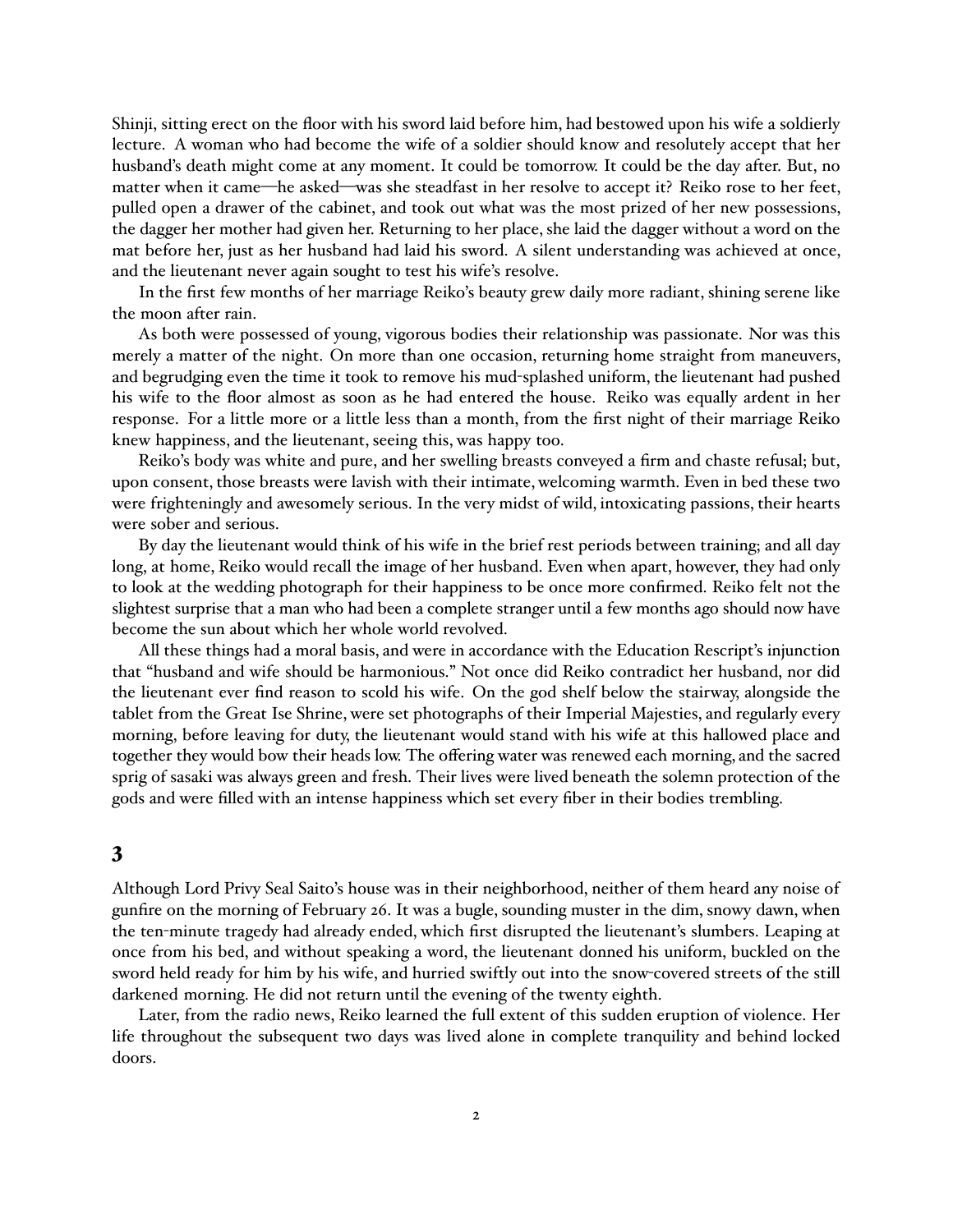In the lieutenant's face, as he hurried silently out into the snowy morning, Reiko had read the determination to die. If her husband did not returns her own decision was made: she too would die. Quietly she attended to the disposition of her personal possessions. She chose her sets of visiting kimonos as keepsakes for friends of her schooldays, and she wrote a name and address on the stiff paper wrapping in which each was folded. Constantly admonished by her husband never to think of the morrow, Reiko had not even kept a diary and was now denied the pleasure of assiduously rereading her record of the happiness of the past few months and consigning each page to the fire as she did so. Ranged across the top of the radio were a small china dog, a rabbit, a squirrel, a bear, and a fox. There were also a small vase and a water pitcher. These comprised Reiko's one and only collection. But it would hardly do, she imagined, to give such things as keepsakes. Nor again would it be quite proper to ask specifically for them to be included in the coffin. It seemed to Reiko, as these thoughts passed through her mind, that the expressions on the small animals' faces grew even more lost and forlorn.

Reiko took the squirrel in her hand and looked at it. And then, her thoughts turning to a realm far beyond these childlike affections, she gazed up into the distance at the great sunlike principle which her husband embodied. She was ready, and happy, to be hurtled along to her destruction in that gleaming sun chariot—but now, for these few moments of solitude she allowed herself to luxuriate in this innocent attachment to trifles. The time when she had genuinely loved these things, however, was long past. Now she merely loved the memory of having once loved them, and their place in her heart had been filled by more intense passions, by a more frenzied happiness…. For Reiko had never, even to herself, thought of those soaring joys of the flesh as a mere pleasure. The February cold, and the icy touch of the china squirrel, had numbed Reiko's slender fingers; yet, even so, in her lower limbs, beneath the ordered repetition of the pattern which crossed the skirt of her trim meisen kimono, she could feel now, as she thought of the lieutenant's powerful arms reaching out toward her, a hot moistness of the flesh which defied the snows.

She was not in the least afraid of the death hovering in her mind. Waiting alone at home, Reiko firmly believed that everything her husband was feeling or thinking now, his anguish and distress, was leading her—just as surely as the power in his flesh—to a welcome death. She felt as if her body could melt away with ease and be transformed to the merest fraction of her husband's thought.

Listening to the frequent announcements on the radio, she heard the names of several of her husband's colleagues mentioned among those of the insurgents. This was news of death. She followed the developments closely, wondering anxiously, as the situation became daily more irrevocable, why no Imperial ordinance was sent down, and watching what had at first been taken as a movement to restore the nation's honor come gradually to be branded with the infamous name of mutiny. There was no communication from the regiment. At any moment, it seemed, fighting might commence in the city streets, where the remains of the snow still lay.

Toward sundown on the twenty-eighth Reiko was startled by a furious pounding on the front door. She hurried downstairs. As she pulled with fumbling fingers at the bolt, the shape dimly outlined beyond the frosted glass panel made no sound, but she knew it was her husband. Reiko had never known the bolt on the sliding door to be so stiff. Still it resisted. The door just would not open.

In a moment, almost before she knew she had succeeded, the lieutenant was standing before her on the cement floor inside the porch, muffled in a khaki greatcoat, his top boots heavy with slush from the street. Closing the door behind him, he returned the bolt once more to its socket. With what significance, Reiko did not understand.

"Welcome home."

Reiko bowed deeply, but her husband made no response. As he had already unfastened his sword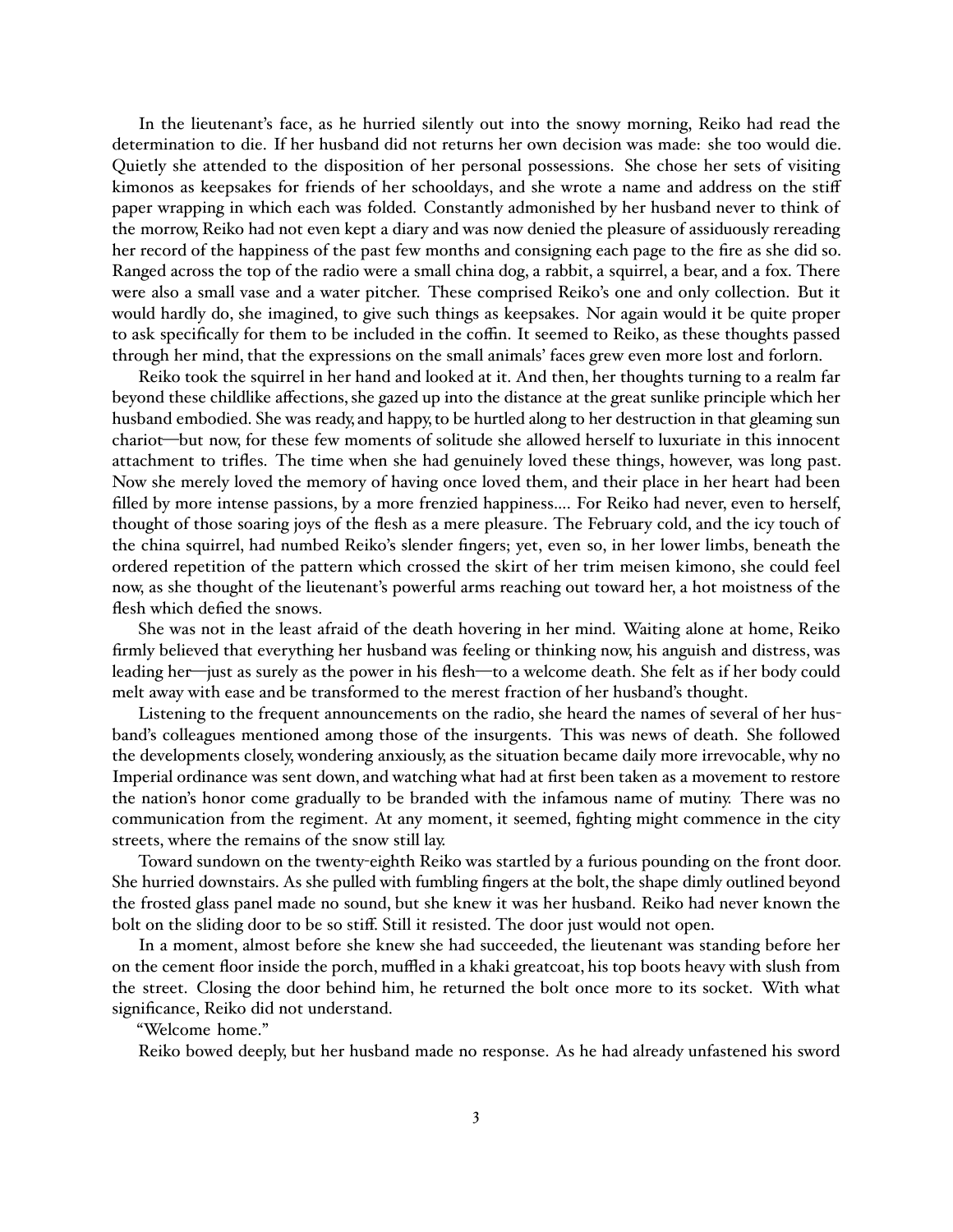and was about to remove his greatcoat, Reiko moved around behind to assist. The coat, which was cold and damp and had lost the odor of horse dung it normally exuded when exposed to the sun, weighed heavily upon her arm. Draping it across a hanger, and cradling the sword and leather belt in her sleeves, she waited while her husband removed his top boots and then followed behind him into the "living room." This was the six-mat room downstairs.

Seen in the clear light from the lamp, her husband's face, covered with a heavy growth of bristle, was almost unrecognizably wasted and thin. The cheeks were hollow, their luster and resilience gone. In his normal good spirits he would have changed into old clothes as soon as he was home and have pressed her to get supper at once, but now he sat before the table still in his uniform, his head drooping dejectedly. Reiko refrained from asking whether she should prepare the supper.

After an interval the lieutenant spoke.

"I knew nothing. They hadn't asked me to join. Perhaps out of consideration, because I was newly married. Kano, and Homma too, and Yamaguchi."

Reiko recalled momentarily the faces of high-spirited young officers, friends of her husband, who had come to the house occasionally as guests.

"There may be an Imperial ordinance sent down tomorrow. They'll be posted as rebels, I imagine. I shall be in command of a unit with orders to attack them…. I can't do it. It's impossible to do a thing like that."

He spoke again.

"They've taken me off guard duty, and I have permission to return home for one night. Tomorrow morning, without question, I must leave to join the attack. I can't do it, Reiko."

Reiko sat erect with lowered eyes. She understood clearly that her husband had spoken of his death. The lieutenant was resolved. Each word, being rooted in death, emerged sharply and with powerful significance against this dark, unmovable background. Although the lieutenant was speaking of his dilemma, already there was no room in his mind for vacillation.

However, there was a clarity, like the clarity of a stream fed from melting snows, in the silence which rested between them. Sitting in his own home after the long two-day ordeal, and looking across at the face of his beautiful wife, the lieutenant was for the first time experiencing true peace of mind. For he had at once known, though she said nothing, that his wife divined the resolve which lay beneath his words.

"Well, then…" The lieutenant's eyes opened wide. Despite this exhaustion they were strong and clear, and now for the first time they looked straight into the eyes of his wife. "Tonight I shall cut my stomach."

Reiko did not flinch.

Her round eyes showed tension, as taut as the clang of a bell.

"I am ready," she said. "I ask permission to accompany you."

The lieutenant felt almost mesmerized by the strength in those eyes. His words flowed swiftly and easily, like the utterances of a man in delirium, and it was beyond his understanding how permission in a matter of such weight could be expressed so casually.

"Good. We'll go together. But I want you as a witness, first, for my own suicide. Agreed?"

When this was said a sudden release of abundant happiness welled up in both their hearts. Reiko was. deeply affected by the greatness of her husband's trust in her. It was vital for the lieutenant, whatever else might happen, that there should be no irregularity in his death. For that reason there had to be a witness. The fact that he had chosen his wife for this was the first mark of his trust. The second, and even greater mark, was that though he had pledged that they should die together he did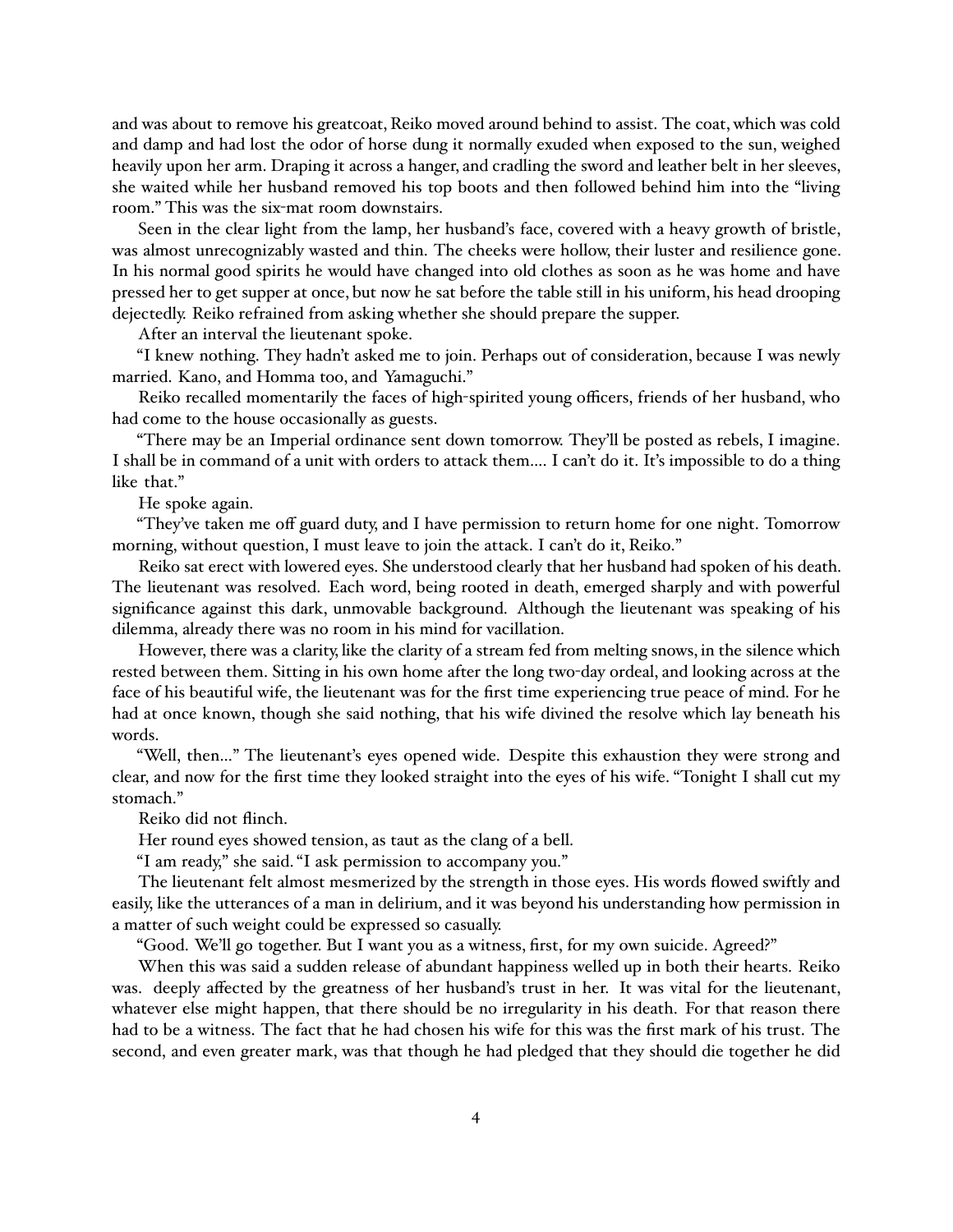not intend to kill his wife first—he had deferred her death to a time when he would no longer be there to verify it. If the lieutenant had been a suspicious husband, he would doubtless, as in the usual suicide pact, have chosen to kill his wife first.

When Reiko said, "I ask permission to accompany you," the lieutenant felt these words to be the final fruit of the education which he had himself given his wife, starting on the first night of their marriage, and which had schooled her, when the moment came, to say what had to be said without a shadow of hesitation. This flattered the lieutenant's opinion of himself as a self-reliant man. He was not so romantic or conceited as to imagine that the words were spoken spontaneously, out of love for her husband.

With happiness welling almost too abundantly in their hearts, they could not help smiling at each other. Reiko felt as if she had returned to her wedding night.

Before her eyes was neither pain nor death. She seemed to see only a free and limitless expanse opening out into vast distances.

"The water is hot. Will you take your bath now?"

"Ah yes, of course."

"And supper…?"

The words were delivered in such level, domestic tones that; the lieutenant came near to thinking, for the fraction of a second, that everything had been a hallucination.

"I don't think we'll need supper. But perhaps you could warm some sake?"

"As you wish."

As Reiko rose and took a tanzen gown from the cabinet for after the bath, she purposely directed her husband's attention to the opened drawer. The lieutenant rose, crossed to the cabinet, and looked inside. From the ordered array of paper wrappings he read, one by one, the addresses on the keepsakes. There was no grief in the lieutenant's response to this demonstration of heroic resolve. His heart was filled with tenderness. Like a husband who is proudly shown the childish purchases of a young wife, the lieutenant, overwhelmed by affection, lovingly embraced his wife from behind and implanted a kiss upon her neck.

Reiko felt the roughness of the lieutenant's unshaven skin against her neck. This sensation, more than being just a thing of this world, was for Reiko almost the world itself, but now—-with the feeling that it was soon to be lost forever—it had freshness beyond a]l her experience. Each moment had its own vital strength, and the senses in every corner of her body were reawakened. Accepting her husband's caresses from behind, Reiko raised herself on the tips of her toes, letting the vitality seep through her entire body.

"First the bath, and then, after some sake….lay out the bedding upstairs, will you?"

The lieutenant whispered the words into his wife's ear. Reiko silently nodded.

Flinging off his uniform, the lieutenant went to the bath. To faint background noises of slopping water Reiko tended the charcoal brazier in the living room and began the preparations for warming the sake.

Taking the tanzen, a sash, and some underclothes, she went to the bathroom to ask how the water was. In the midst of a coiling cloud of steam the lieutenant was sitting cross-legged on the floor, shaving, and she could dimly discern the rippling movements of the muscles on his damp, powerful back as they responded to the movement of his arms.

There was nothing to suggest a time of any special significance. Reiko, going busily about her tasks, was preparing side dishes from odds and ends in stock. Her hands did not tremble. If anything, she managed even more efficiently and smoothly than usual. From time to time, it is true, there was a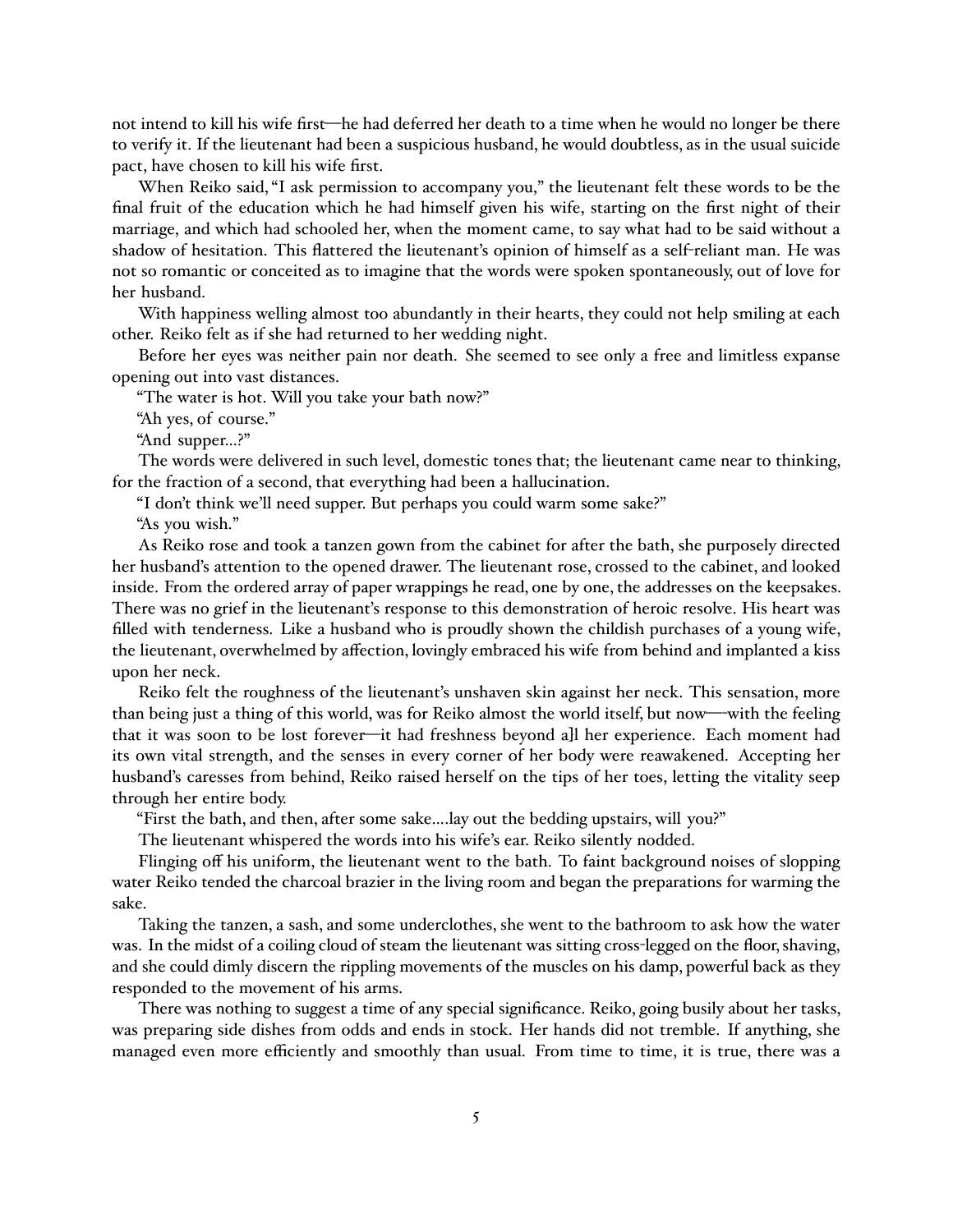strange throbbing deep within her breast. Like distant lightning, it had a moment of sharp intensity and then vanished without trace. Apart from that, nothing was in any way out of the ordinary.

The lieutenant, shaving in the bathroom, felt his warmed body miraculously healed at last of the desperate tiredness of the days of indecision and filled—in spite of the death which lay ahead—with pleasurable anticipation. The sound of his wife going about her work came to him faintly. A healthy physical craving, submerged for two days, reasserted itself.

The lieutenant was confident there had been no impurity in that joy they had experienced when resolving upon death. They had both sensed at that moment-though not of course, in any clear and conscious way—that those permissible pleasures which they shared in private were once more beneath the protection of Righteousness and Divine Power, and of a complete and unassailable morality. On looking into each other's eyes and discovering there an honorable death, they had felt themselves safe once more behind steel walls which none could destroy, encased in an impenetrable armor of Beauty and Truth. Thus, so far from seeing any inconsistency or conflict between the urges of his flesh and the sincerity of his patriotism, the lieutenant was even able to regard the two as parts of the same thing.

Thrusting his face close to the dark, cracked, misted wall mirror, the lieutenant shaved himself with great care. This would be his death face. There must be no unsightly blemishes. The clean-shaven face gleamed once more with a youthful luster, seeming to brighten the darkness of the mirror. There was a certain elegance, he even felt, in the association of death with this radiantly healthy face.

Just as it looked now, this would become his death face! Already, in fact, it had half departed from the lieutenant's personal possession and had become the bust above a dead soldier's memorial. As an experiment he closed his eyes tight. Everything was wrapped in blackness, and he was no longer a living, seeing creature.

Returning from the bath, the traces of the shave glowing faintly blue beneath his smooth cheeks, he seated himself beside the now well-kindled charcoal brazier. Busy though Reiko was, he noticed, she had found time lightly to touch up her face. Her cheeks were gay and her lips moist. There was no shadow of sadness to be seen. Truly, the lieutenant felt, as he saw this mark of his young wife's passionate nature, he had chosen the wife he ought to have chosen.

As soon as the lieutenant had drained his sake cup he offered it to Reiko. Reiko had never before tasted sake, but she accepted without hesitation and sipped timidly.

"Come here," the lieutenant said.

Reiko moved to her husband's side and was embraced as she leaned backward across his lap. Her breast was in violent commotion, as if sadness, joy, and the potent sake were mingling and reacting within her. The lieutenant looked down into his wife's face. It was the last face he would see in this world, the last face he would see of his wife. The lieutenant scrutinized the face minutely, with the eyes of a traveler bidding farewell to splendid vistas which he will never revisit. It was a face he could not tire of looking at—the features regular yet not cold, the lips lightly closed with a soft strength. The lieutenant kissed those lips, unthinkingly. And suddenly, though there was not the slightest distortion of the face into the unsightliness of sobbing, he noticed that tears were welling slowly from beneath the long lashes of the closed eyes and brimming over into a glistening stream.

When, a little later, the lieutenant urged that they should move to the upstairs bedroom, his wife replied that she would follow after taking a bath. Climbing the stairs alone to the bedroom, where the air was already warmed by the gas heater, the lieutenant lay down on the bedding with arms outstretched and legs apart. Even the time at which he lay waiting for his wife to join him was no later and no earlier than usual.

He folded his hands beneath his head and gazed at the dark boards of the ceiling in the dimness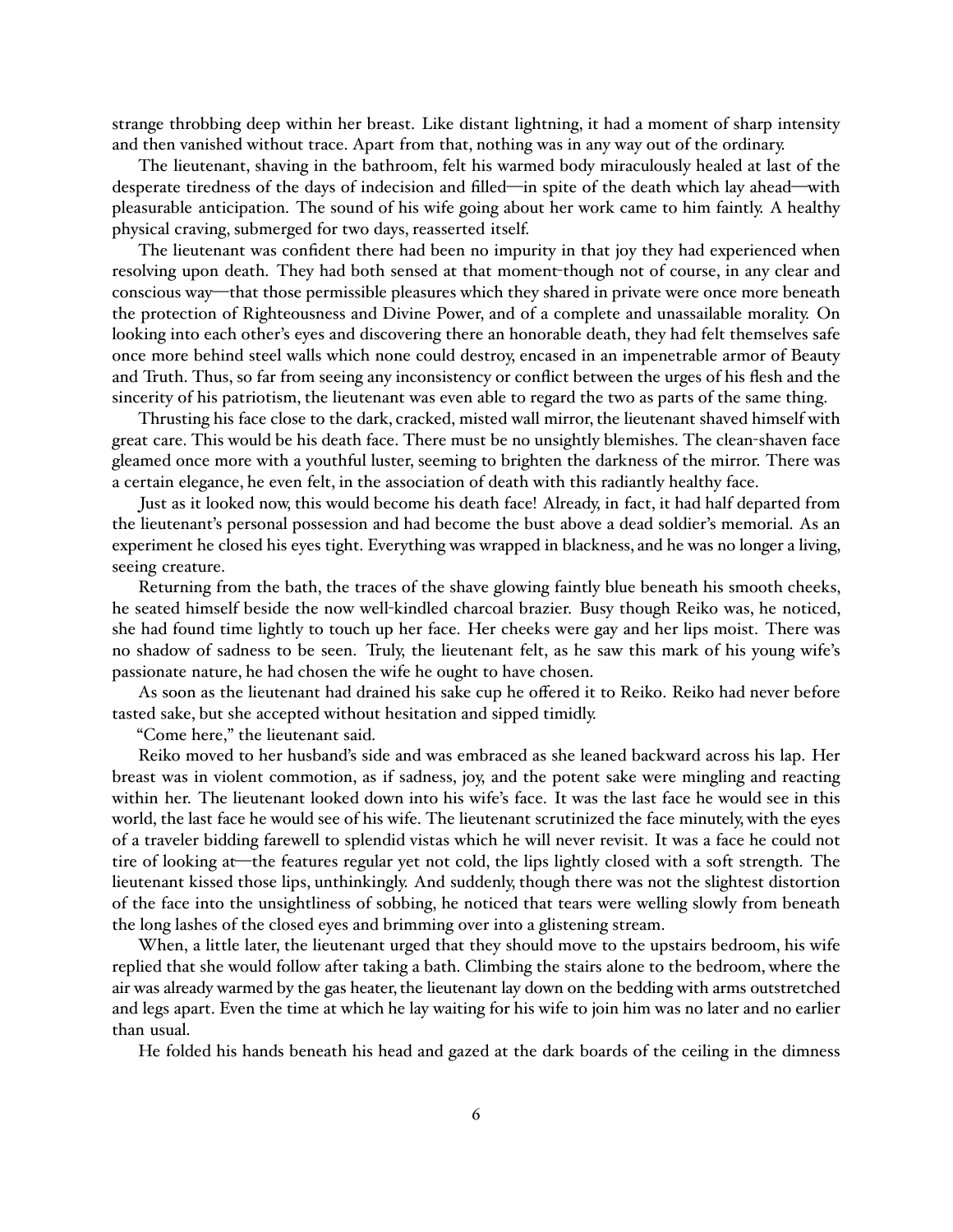beyond the range of the standard lamp. Was it death he was now waiting for? Or a wild ecstasy of the senses? The two seemed to overlap, almost as if the object of this bodily desire was death itself. But, however that might be, it was certain that never before had the lieutenant tasted such total freedom.

There was the sound of a car outside the window. He could hear the screech of its tires skidding in the snow piled at the side of the street. The sound of its horn re-echoed from near-by walls…. Listening to these noises he had the feeling that this house rose like a solitary island in the ocean of a society going as restlessly about its business as ever. All around. vastly and untidily, stretched the country for which he grieved. He was to give his life for it. But would that great county, with which he was prepared to remonstrate to the extent of destroying himself take the slightest heed of his death? He did not know; and not matter. His was a battlefield without glory, a battlefield where none could display deeds of valor: it was the front line of the spirit.

Reiko's footsteps sounded on the stairway. The steep stairs in this old house creaked badly. There were fond memories in that creaking, and many a time, while waiting in bed, the lieutenant had listened to its welcome sound. At the thought that he would hear it no more he listened with intense concentration, striving for every corner of every moment of this precious time to be filled with the sound of those soft footfalls on the creaking stairway. The moments seemed transformed to jewels, sparkling with inner light.

Reiko wore a Nogoya sash about the waist of her yukata, but as the lieutenant reached toward it, its redness sobered by the dimness of the light, Reiko's hand moved to his assistance and the sash fell away, slithering swiftly to the floor. As she stood before him, still in her yukata, the lieutenant inserted his hands through the side slits beneath each sleeve, intending to embrace her as she was; but at the touch of his finger tips upon the warm naked flesh, and as the armpits closed gently about his hands, his whole body was suddenly aflame.

In a few moments the two lay naked before the glowing gas heater.

Neither spoke the thought, but their hearts, their bodies, and their pounding breasts blazed with the knowledge that this was the very last time. It was as if the words "The Last Time" were spelled out, in invisible brushstrokes, across every inch of their bodies.

The lieutenant drew his wife close and kissed her vehemently. As their tongues explored each other's mouths, reaching out into the smooth, moist interior, they felt as if the still-unknown agonies of death had tempered their senses to the keenness of red-hot steel. The agonies they could not yet feel, the distant pains of death, had refined their awareness of pleasure.

"This is the last time I shall see your body," said the lieutenant. "Let me look at it closely." And, tilting the shade on the lampstand to one side, he directed the rays along the full length of Reiko's outstretched form.

Reiko lay still with her eyes closed. The light from the low lamp clearly revealed the majestic sweep of her white flesh. The lieutenant, not without a touch of egocentricity, rejoiced that he would never see this beauty crumble in death.

At his leisure, the lieutenant allowed the unforgettable spectacle to engrave itself upon his mind. With one hand he fondled the hair, with the other he softly stroked the magnificent face, implanting kisses here and there where his eyes lingered. The quiet coldness of the high, tapering forehead, the closed eyes with their long lashes beneath faintly etched brows, the set of the finely shaped nose, the gleam of teeth glimpsed between full, regular lips, the soft cheeks and the small, wise chin…these things conjured up in the lieutenant's mind the vision of a truly radiant death face, and again and again he pressed his lips tight against the white throat-where Reiko's own hand was soon to strike-and the throat reddened faintly beneath his kisses. Returning to the mouth he laid his lips against it with the gentlest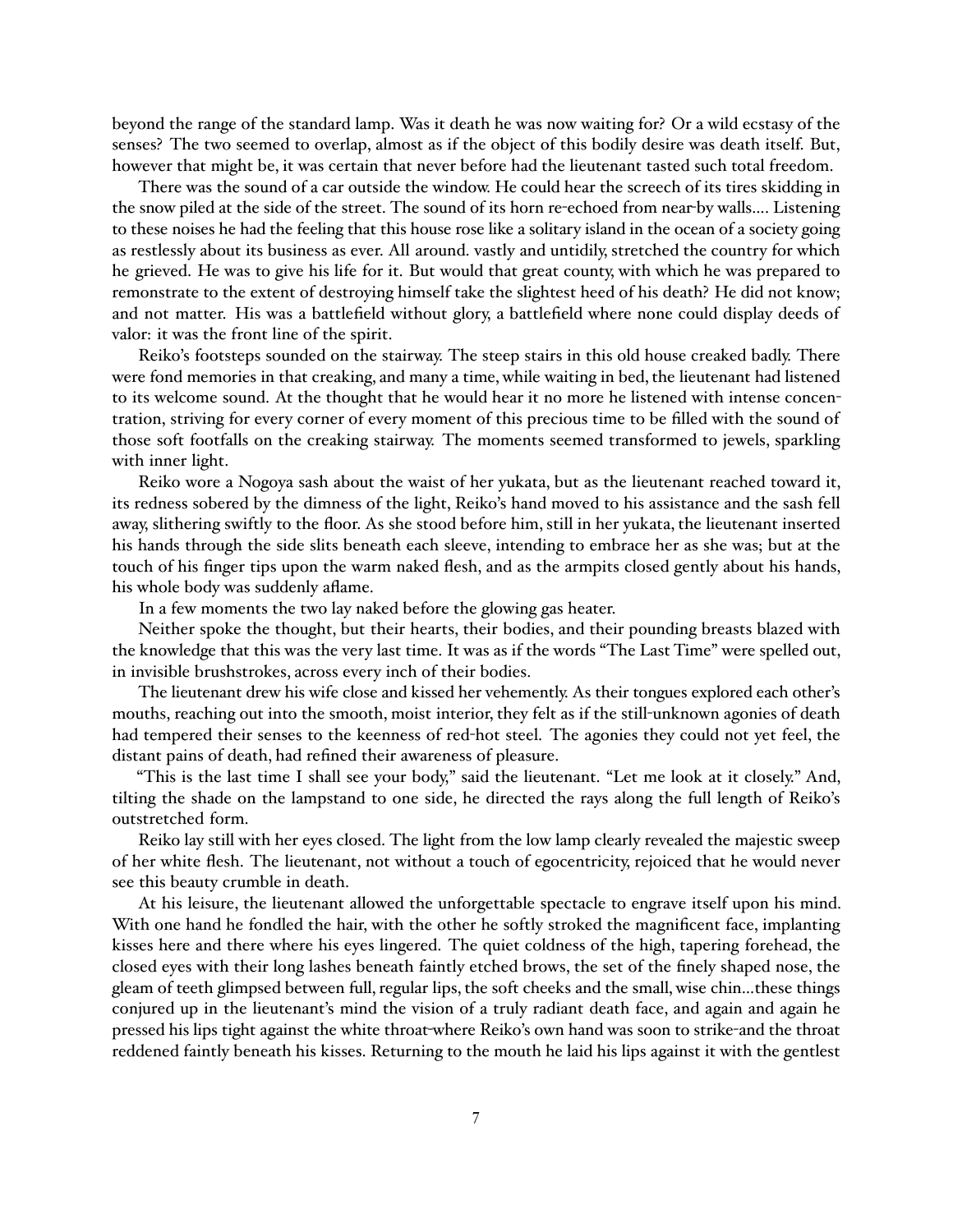of pressures, and moved them rhythmically over Reiko's with the light rolling motion of a small boat. If he closed his eyes, the world became a rocking cradle.

Wherever the lieutenant's eyes moved his lips faithfully followed. The high, swelling breasts, surmounted by nipples like the buds of a wild cherry, hardened as the lieutenant's lips closed about them. The arms flowed smoothly downward from each side of the breast, tapering toward the wrists, yet losing nothing of their roundness or symmetry, and at their tips were those delicate fingers which had held the fan at the wedding ceremony. One by one, as the lieutenant kissed them, the fingers withdrew behind their neighbor as if in shame…. The natural hollow curving between the bosom and the stomach carried in its lines a suggestion not only of softness but of resilient strength, and while it gave forewarning of the rich curves spreading outward from here to the hips it had, in itself, an appearance only of restraint and proper discipline. The whiteness and richness of the stomach and hips was like milk brimming in a great bowl, and the sharply shadowed dip of the navel could have been the fresh impress of a raindrop, fallen there that very moment. Where the shadows gathered more thickly, hair clustered, gentle and sensitive, and as the agitation mounted in the now no longer passive body there hung over this region a scent like the smoldering of fragrant blossoms, growing steadily more pervasive.

At length, in a tremulous voice, Reiko spoke.

"Show me…. Let me look too, for the last time."

Never before had he heard from his wife's lips so strong and unequivocal a request. It was as if something which her modesty had wished to keep hidden to the end had suddenly burst its bonds of constraint. The lieutenant obediently lay back and surrendered himself to his wife. Lithely she raised her white, trembling body, and—burning with an innocent desire to return to her husband what he had done for her—placed two white fingers on the lieutenant's eyes, which gazed fixedly up at her, and gently stroked them shut.

Suddenly overwhelmed by tenderness, her cheeks flushed by a dizzying uprush of emotion, Reiko threw her arms about the lieutenant's close cropped head. The bristly hairs rubbed painfully against her breast, the prominent nose was cold as it dug into her flesh, and his breath was hot. Relaxing her embrace, she gazed down at her husband's masculine face. The severe brows, the closed eyes, the splendid bridge of the nose, the shapely lips drawn firmly together…the blue, cleanshaven cheeks reflecting the light and gleaming smoothly. Reiko kissed each of these. She kissed the broad nape of the neck, the strong, erect shoulders, the powerful chest with its twin circles like shields and its russet nipples. In the armpits, deeply shadowed by the ample flesh of the shoulders and chest, a sweet and melancholy odor emanated from the growth of hair, and in the sweetness of this odor was contained, somehow, the essence of young death. The lieutenant's naked skin glowed like a field of barley, and everywhere the muscles showed in sharp relief, converging on the lower abdomen about the small, unassuming navel. Gazing at the youthful, firm stomach, modestly covered by a vigorous growth of hair, Reiko thought of it as it was soon to be, cruelly cut by the sword, and she laid her head upon it, sobbing in pity, and bathed it with kisses.

At the touch of his wife's tears upon his stomach the lieutenant felt ready to endure with courage the cruelest agonies of his suicide.

What ecstasies they experienced after these tender exchanges may well be imagined. The lieutenant raised himself and enfolded his wife in a powerful embrace, her body now limp with exhaustion after her grief and tears. Passionately they held their faces close, rubbing cheek against cheek. Reiko's body was trembling. Their breasts, moist with sweat, were tightly joined, and every inch of the young and beautiful bodies had become so much one with the other that it seemed impossible there should ever again be a separation. Reiko cried out. From the heights they plunged into the abyss, and from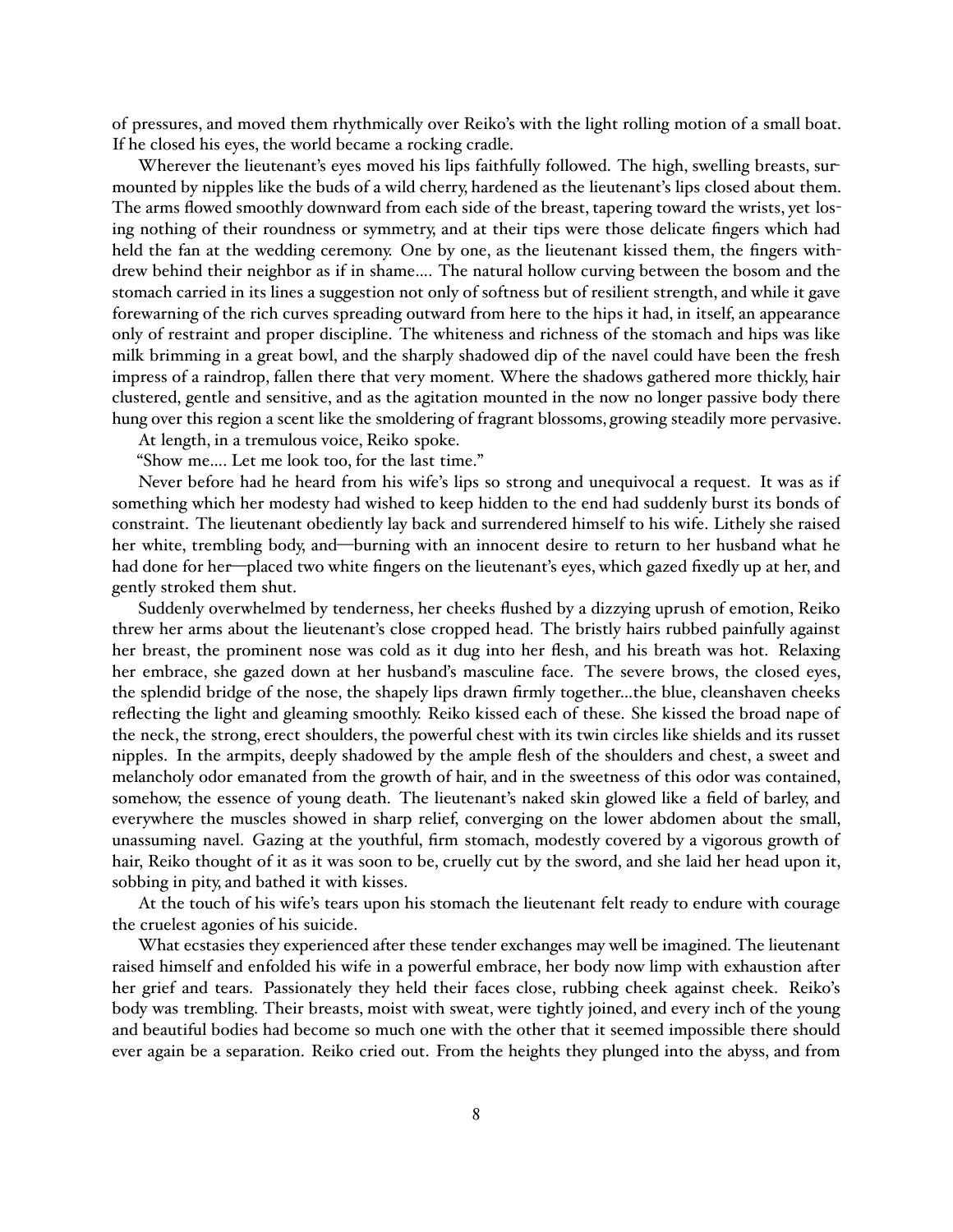the abyss they took wing and soared once more to dizzying heights. The lieutenant panted like the regimental standard-bearer on a route march…. As one cycle ended, almost immediately a new wave of passion would be generated, and together—with no trace of fatigue—they would climb again in a single breathless movement to the very summit.

### **4**

When the lieutenant at last turned away, it was not from weariness. For one thing, he was anxious not to undermine the considerable strength he would need in carrying out his suicide. For another, he would have been sorry to mar the sweetness of these last memories by overindulgence.

Since the lieutenant had clearly desisted, Reiko too with her usual compliance followed his example. The two lay on their backs, with fingers interlaced, staring fixedly at the dark ceiling. The room was warm from the heater, and even when the sweat had ceased to pour from their bodies they felt no cold. Outside, in the hushed night, the sounds of passing traffic had ceased. Even the noises of the trains and streetcars around Yotsuya station did not penetrate this far. After echoing through the region bounded by the moat, they were lost in the heavily wooded park fronting the broad driveway before Akasaka Palace. It was hard to believe in the tension gripping this whole quarter, where the two factions of the bitterly divided Imperial Army now confronted each other, poised for battle.

Savoring the warmth glowing within themselves, they lay still and recalled the ecstasies they had just known. Each moment of the experience was relived. They remembered the taste of kisses which had never wearied, the touch of naked flesh, episode after episode of dizzying bliss. But already, from the dark boards of the ceiling, the face of death was peering down. These joys had been final, and their bodies would never know them again. Not that joy of this intensity-and the same thought had occurred to them both-was ever likely to be reexperienced, even if they should live on to old age.

The feel of their fingers intertwined—this too would soon be lost. Even the wood-grain patterns they now gazed at on the dark ceiling boards would be taken from them. They could feel death edging in, nearer and nearer. There could be no hesitation now. They must have the courage to reach out to death themselves, and to seize it.

"Well, let's make our preparations," said the lieutenant. The note of determination in the words was unmistakable, but at the same time Reiko had never heard her husband's voice so warm and tender.

After they had risen, a variety of tasks awaited them.

The lieutenant, who had never once before helped with the bedding, now cheerfully slid back the door of the closet, lifted the mattress across the room by himself, and stowed it away inside.

Reiko turned off the gas heater and put away the lamp standard. During the lieutenant's absence she had arranged this room carefully, sweeping and dusting it to a fresh cleanness, and now—if one overlooked the rosewood table drawn into one corner—the eight-mat room gave all the appearance of a reception room ready to welcome an important guest.

"We've seen some drinking here, haven't we? With Kano and Homma and Noguchi…"

"Yes, they were great drinkers, all of them."

"We'll be meeting them before long, in the other world. They'll tease us, I imagine, when they find I've brought you with me."

Descending the stairs, the lieutenant turned to look back into this calm, clean room, now brightly illuminated by the ceiling lamp. There floated across his mind the faces of the young officers who had drunk there, and laughed, and innocently bragged. He had never dreamed then that he would one day cut open his stomach in this room.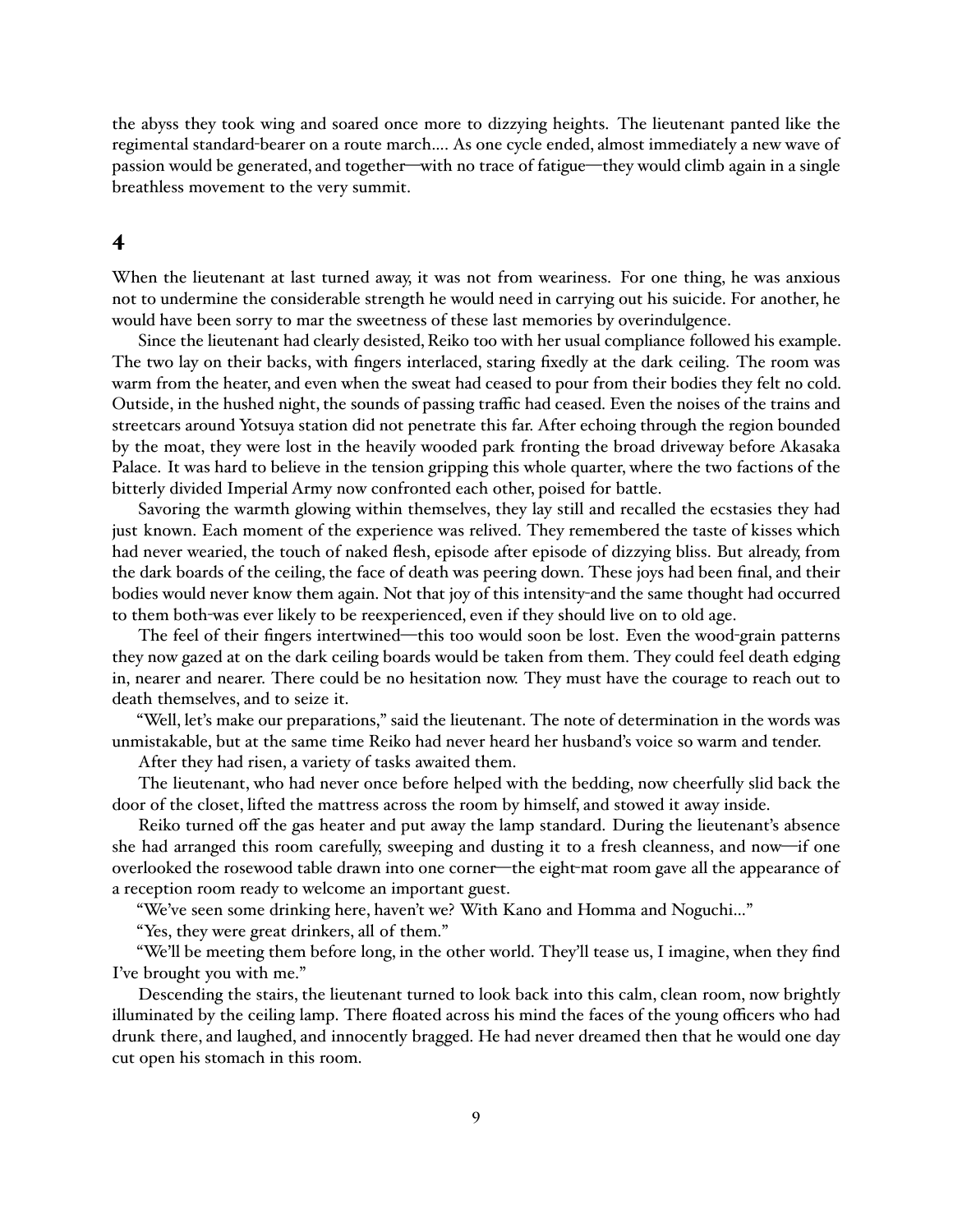In the two rooms downstairs husband and wife busied themselves smoothly and serenely with their respective preparations. The lieutenant went to the toilet, and then to the bathroom to wash. Meanwhile Reiko folded away her husband's padded robe, placed his uniform tunic, his trousers, and a newly cut bleached loincloth in the bathroom, and set out sheets of paper on the living-room table for the farewell notes. Then she removed the lid from the writing box and began rubbing ink from the ink tablet. She had already decided upon the wording of her own note.

Reiko's fingers pressed hard upon the cold gilt letters of the ink tablet, and the water in the shallow well at once darkened, as if a black cloud had spread across it. She stopped thinking that this repeated action, this pressure from her fingers, this rise and fall of faint sound, was all and solely for death. It was a routine domestic task, a simple paring away of time until death should finally stand before her. But somehow, in the increasingly smooth motion of the tablet rubbing on the stone, and in the scent from the thickening ink, there was unspeakable darkness.

Neat in his uniform, which he now wore next to his skin, the lieutenant emerged from the bathroom. Without a word he seated himself at the table, bolt upright, took a brush in his hand, and stared undecidedly at the paper before him.

Reiko took a white silk kimono with her and entered the bathroom. When she reappeared in the living room, clad in the white kimono and with her face lightly made up, the farewell note lay completed on the table beneath the lamp. The thick black brushstrokes said simply:

"Long Live the Imperial Forces—Army Lieutenant Takeyama Shinji."

While Reiko sat opposite him writing her own note, the lieutenant gazed in silence, intensely serious, at the controlled movement of his wife's pale fingers as they manipulated the brush.

With their respective notes in their hands—the lieutenant's sword strapped to his side, Reiko's small dagger thrust into the sash of her white kimono—the two of them stood before the god shelf and silently prayed. Then they put out all the downstairs lights. As he mounted the stairs the lieutenant turned his head and gazed back at the striking, white-clad figure of his wife, climbing behind him, with lowered eyes, from the darkness beneath.

The farewell notes were laid side by side in the alcove of the upstairs room. They wondered whether they ought not to remove the hanging scroll, but since it had been written by their go-between, Lieutenant General Ozeki, and consisted, moreover, of two Chinese characters signifying "Sincerity," they left it where it was. Even if it were to become stained with splashes of blood, they felt that the lieutenant general would understand.

The lieutenant, sitting erect with his back to the alcove, laid his sword on the floor before him.

Reiko sat facing him, a mat's width away. With the rest of her so severely white the touch of rouge on her lips seemed remarkably seductive.

Across the dividing mat they gazed intently into each other's eyes. The lieutenant's sword lay before his knees. Seeing it, Reiko recalled their first night and was overwhelmed with sadness. The lieutenant spoke, in a hoarse voice:

"As I have no second to help me I shall cut deep. It may look unpleasant, but please do not panic. Death of any sort is a fearful thing to watch. You must not be discouraged by what you see. Is that all right?"

"Yes."

Reiko nodded deeply.

Looking at the slender white figure of his wife the lieutenant experienced a bizarre excitement. What he was about to perform was an act in his public capacity as a soldier, something he had never previously shown his wife. It called for a resolution equal to the courage to enter battle; it was a death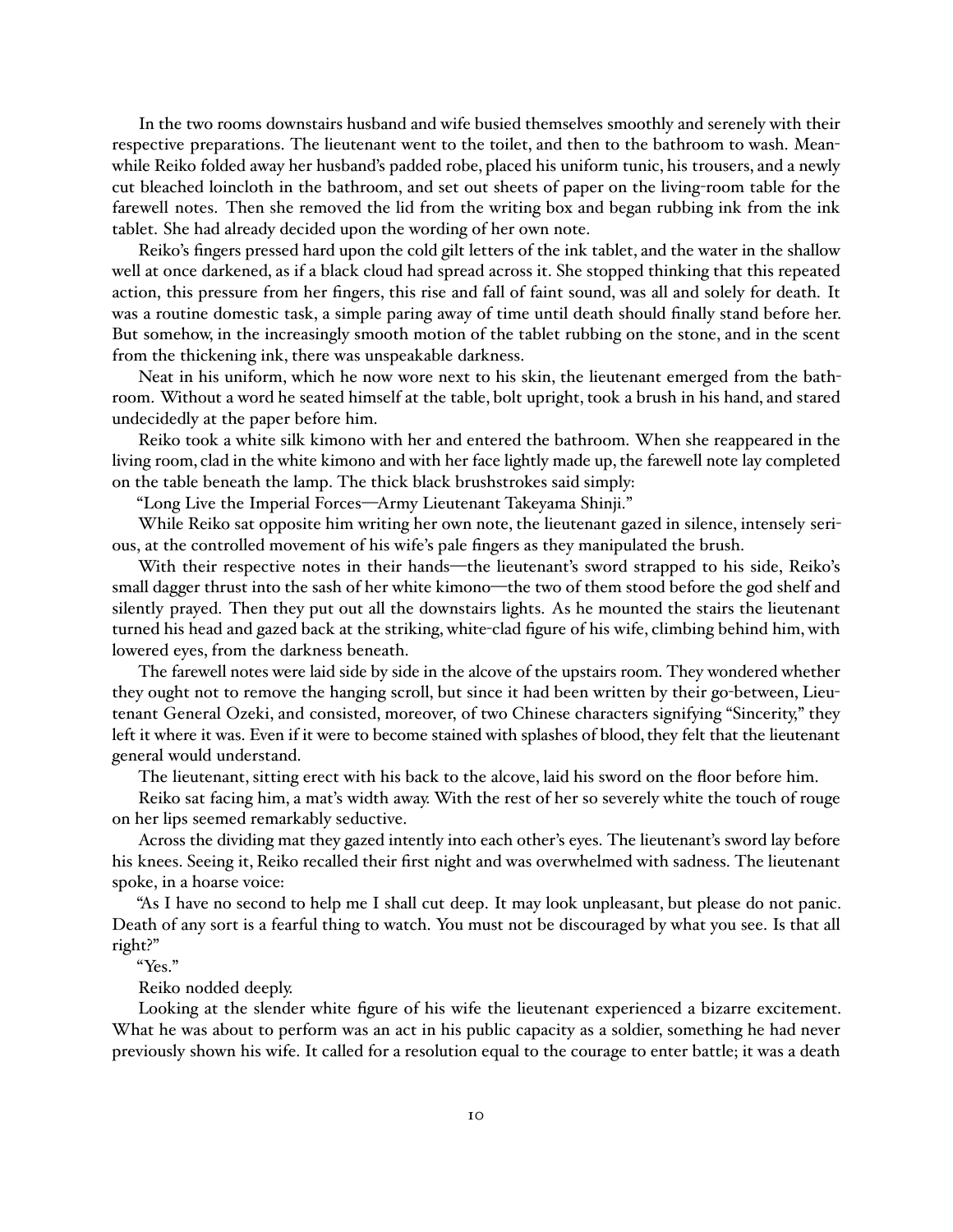of no less degree and quality than death in the front line. It was his conduct on the battlefield that he was now to display.

Momentarily the thought led the lieutenant to a strange fantasy. A lonely death on the battlefield, a death beneath the eyes of his beautiful wife…in the sensation that he was now to die in these two dimensions, realizing an impossible union of them both, there was sweetness beyond words. This must be the very pinnacle of good fortune, he thought. To have every moment of his death observed by those beautiful eyes—it was like being borne to death on a gentle, fragrant breeze. There was some special favor here. He did not understand precisely what it was, but it was a domain unknown to others: a dispensation granted to no one else had been permitted to himself. In the radiant, bridelike figure of his white-robed wife the lieutenant seemed to see a vision of all those things he had loved and for which he was to lay down his life—the Imperial Household, the Nation, the Army Flag. All these, no less than the wife who sat before him, were presences observing him closely with clear and never-faltering eyes.

Reiko too was gazing intently at her husband, so soon to die, and she thought that never in this world had she seen anything so beautiful. The lieutenant always looked well in uniform, but now, as he contemplated death with severe brows and firmly closed lips, he revealed what was perhaps masculine beauty at its most superb.

"It's time to go," the lieutenant said at last.

Reiko bent her body low to the mat in a deep bow. She could not raise her face. She did not wish to spoil her make-up with tears, but the tears could not be held back.

When at length she looked up she saw hazily through the tears that her husband had wound a white bandage around the blade of his now unsheathed sword, leaving five or six inches of naked steel showing at the point.

Resting the sword in its cloth wrapping on the mat before him, the lieutenant rose from his knees, resettled himself crosslegged, and unfastened the hooks of his uniform collar. His eyes no longer saw his wife. Slowly, one by one, he undid the flat brass buttons. The dusky brown chest was revealed, and then the stomach. He unclasped his belt and undid the buttons of his trousers. The pure whiteness of the thickly coiled loincloth showed itself. The lieutenant pushed the cloth down with both hands, further to ease his stomach, and then reached for the white bandaged blade of his sword. With his left hand he massaged his abdomen, glancing downward as he did so.

To reassure himself on the sharpness of his sword's cutting edge the lieutenant folded back the left trouser flap, exposing a little of his thigh, and lightly drew the blade across the skin. Blood welled up in the wound at once, and several streaks of red trickled downward, glistening in the strong light.

It was the first time Reiko had ever seen her husband's blood and she felt a violent throbbing in her chest. She looked at her husband's face. The lieutenant was looking at the blood with calm appraisal. For a moment- though thinking at the same time that it was hollow comfort—Reiko experienced a sense of relief.

The lieutenant's eyes fixed his wife with an intense, hawklike stare. Moving the sword around to his front, he raised himself slightly on his hips and let the upper half of his body lean over the sword point. That he was mustering his whole strength was apparent from the angry tension of the uniform at his shoulders. The lieutenant aimed to strike deep into the left of his stomach. His sharp cry pierced the silence of the room.

Despite the effort he had himself put into the blow, the lieutenant had the impression that someone else had struck the side of his stomach agonizingly with a thick rod of iron. For a second or so his head reeled and he had no idea what had happened. The five or six inches of naked point had vanished completely into his flesh, and the white bandage, gripped in his clenched fist, pressed directly against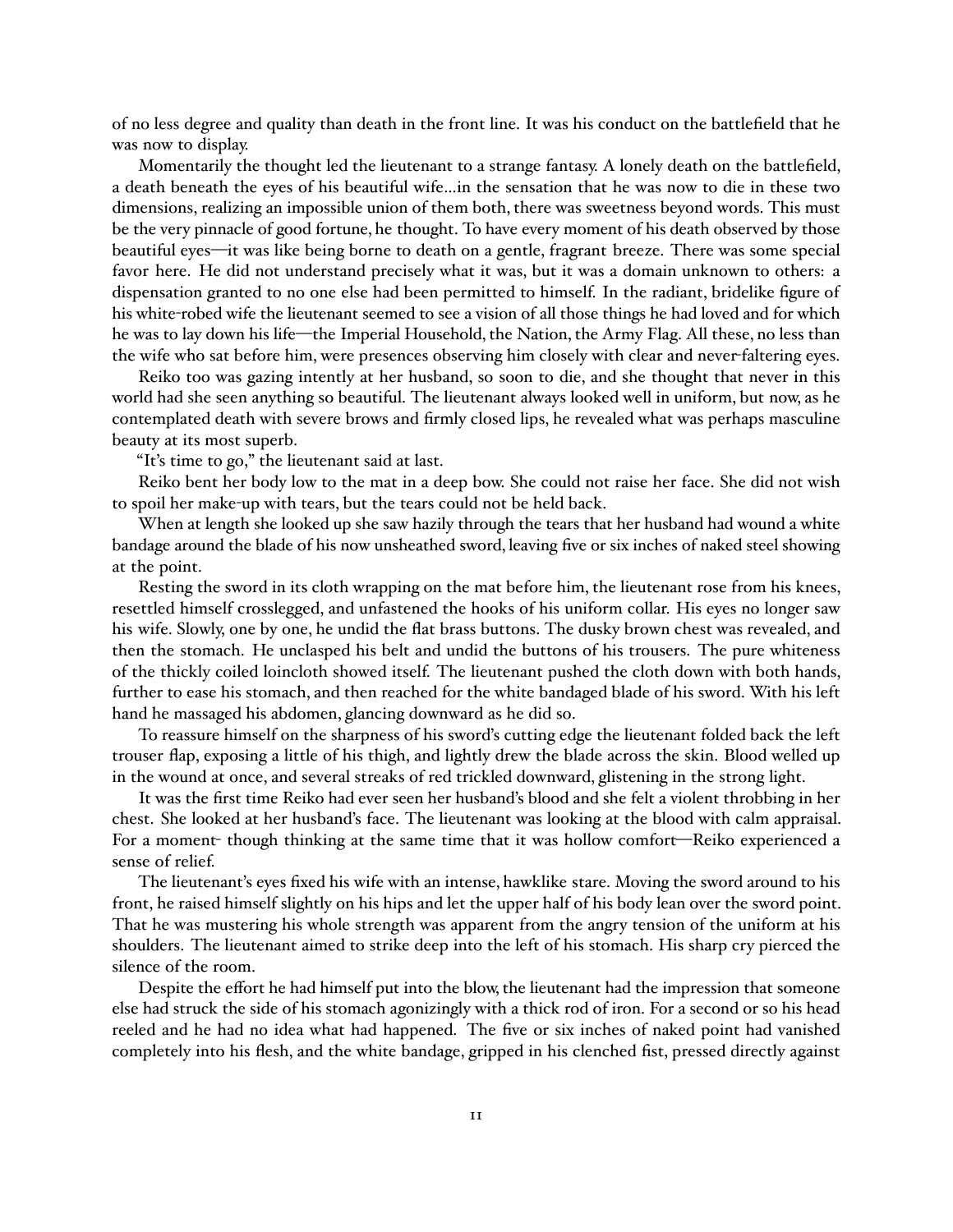his stomach.

He returned to consciousness. The blade had certainly pierced the wall of the stomach, he thought. His breathing was difficult, his chest thumped violently, and in some far deep region, which he could hardly believe was a part of himself, a fearful and excruciating pain came welling up as if the ground had split open to disgorge a boiling stream of molten rock. The pain came suddenly nearer, with terrifying speed. The lieutenant bit his lower lip and stifled an instinctive moan.

Was this seppuku?—he was thinking. It was a sensation of utter chaos, as if the sky had fallen on his head and the world was reeling drunkenly. His will power and courage, which had seemed so robust before he made the incision, had now dwindled to something like a single hairlike thread of steel, and he was assailed by the uneasy feeling that he must advance along this thread, clinging to it with desperation. His clenched fist had grown moist. Looking down, he saw that both his hand and the cloth about the blade were drenched in blood. His loincloth too was dyed a deep red. It struck him as incredible that, amidst this terrible agony, things which could be seen could still be seen, and existing things existed still.

The moment the lieutenant thrust the sword into his left side and she saw the deathly pallor fall across his face, like an abruptly lowered curtain, Reiko had to struggle to prevent herself from rushing to his side. Whatever happened, she must watch. She must be a witness. That was the duty her husband had laid upon her. Opposite her, a mat's space away, she could clearly see her husband biting his lip to stifle the pain. The pain was there, with absolute certainty, before her eyes. And Reiko had no means of rescuing him from it.

The sweat glistened on her husband's forehead. The lieutenant closed his eyes, and then opened them again, as if experimenting. The eyes had lost their luster, and seemed innocent and empty like the eyes of a small animal.

The agony before Reiko's eyes burned as strong as the summer sun, utterly remote from the grief which seemed to be tearing herself apart within. The pain grew steadily in stature, stretching upward. Reiko felt that her husband had already become a man in a separate world, a man whose whole being had been resolved into pain, a prisoner in a cage of pain where no hand could reach out to him. But Reiko felt no pain at all. Her grief was not pain. As she thought about this, Reiko began to feel as if someone had raised a cruel wall of glass high between herself and her husband.

Ever since her marriage her husband's existence had been her own existence, and every breath of his had been a breath drawn by herself. But now, while her husband's existence in pain was a vivid reality, Reiko could find in this grief of hers no certain proof at all of her own existence.

With only his right hand on the sword the lieutenant began to cut sideways across his stomach. But as the blade became entangled with the entrails it was pushed constantly outward by their soft resilience; and the lieutenant realized that it would be necessary, as he cut, to use both hands to keep the point pressed deep into his stomach. He pulled the blade across. It did not cut as easily as he had expected. He directed the strength of his whole body into his right hand and pulled again. There was a cut of three or four inches.

The pain spread slowly outward from the inner depths until the whole stomach reverberated. It was like the wild clanging of a bell. Or like a thousand bells which jangled simultaneously at every breath he breathed and every throb of his pulse, rocking his whole being. The lieutenant could no longer stop himself from moaning. But by now the blade had cut its way through to below the navel, and when he noticed this he felt a sense of satisfaction, and a renewal of courage.

The volume of blood had steadily increased, and now it spurted from the wound as if propelled by the beat of the pulse. The mat before the lieutenant was drenched red with splattered blood, and more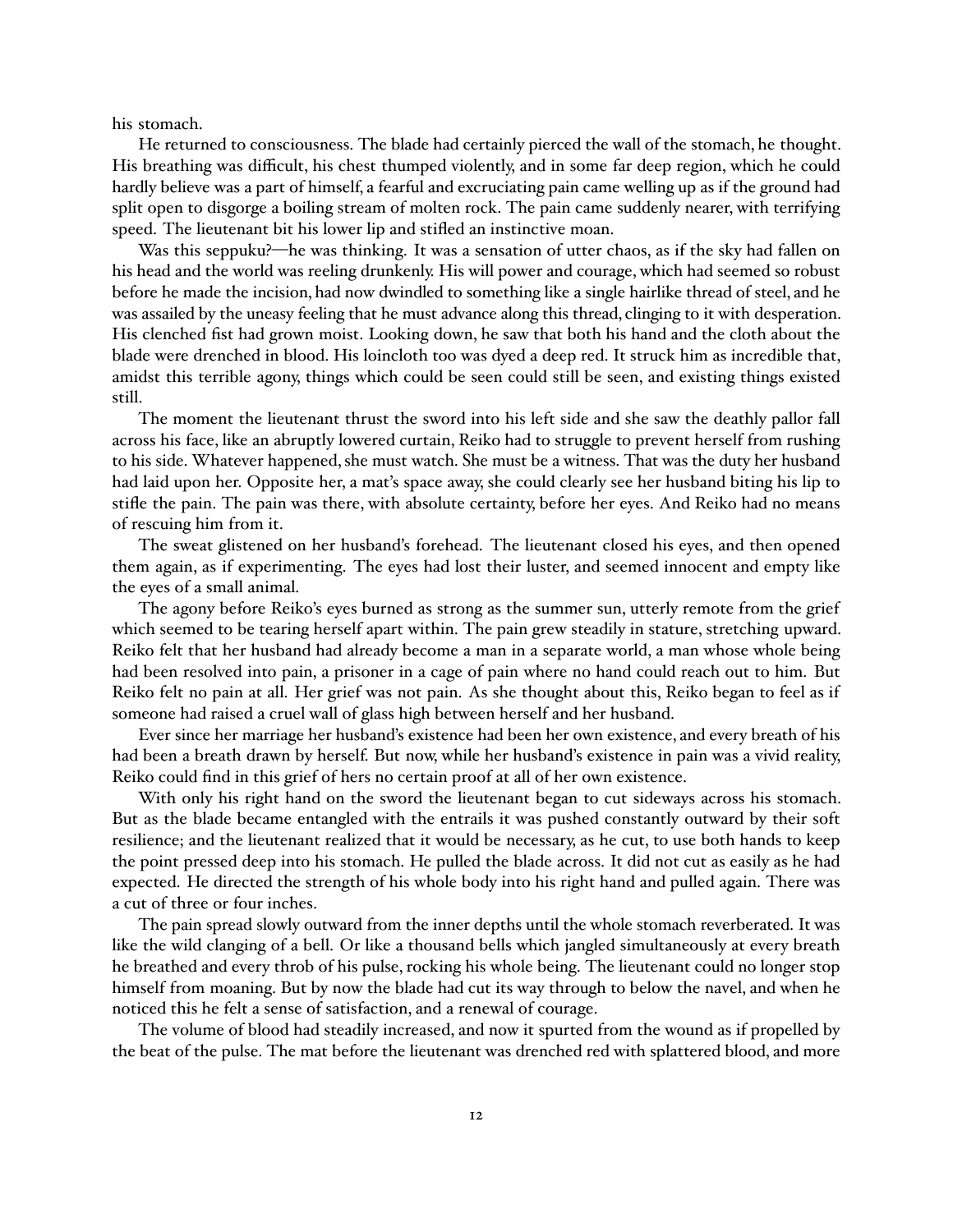blood overflowed onto it from pools which gathered in the folds of the lieutenant's khaki trousers. A spot, like a bird, came flying across to Reiko and settled on the lap of her white silk kimono.

By the time the lieutenant had at last drawn the sword across to the right side of his stomach, the blade was already cutting shallow and had revealed its naked tip, slippery with blood and grease. But, suddenly stricken by a fit of vomiting, the lieutenant cried out hoarsely. The vomiting made the fierce pain fiercer still, and the stomach, which had thus far remained firm and compact, now abruptly heaved, opening wide its wound, and the entrails burst through, as if the wound too were vomiting. Seemingly ignorant of their master's suffering, the entrails gave an impression of robust health and almost disagreeable vitality as they slipped smoothly out and spilled over into the crotch. The lieutenant's head drooped, his shoulders heaved, his eyes opened to narrow slits, and a thin trickle of saliva dribbled from his mouth. The gold markings on his epaulets caught the light and glinted.

Blood was scattered everywhere. The lieutenant was soaked in it to his knees, and he sat now in a crumpled and listless posture, one hand on the floor. A raw smell filled the room. The lieutenant, his head drooping, retched repeatedly, and the movement showed vividly in his shoulders. The blade of the sword, now pushed back by the entrails and exposed to its tip, was still in the lieutenant's right hand.

It would be difficult to imagine a more heroic sight than that of the lieutenant at this moment, as he mustered his strength and flung back his head. The movement was performed with sudden violence, and the back of his head struck with a sharp crack against the alcove pillar. Reiko had been sitting until now with her face lowered, gazing in fascination at the tide of blood advancing toward her knees, but the sound took her by surprise and she looked up.

The lieutenant's face was not the face of a living man. The eyes were hollow, the skin parched, the once so lustrous cheeks and lips the color of dried mud. The right hand alone was moving. Laboriously gripping the sword, it hovered shakily in the air like the hand of a marionette and strove to direct the point at the base of the lieutenant's throat. Reiko watched her husband make this last, most heartrending, futile exertion. Glistening with blood and grease, the point was thrust at the throat again and again. And each time it missed its aim. The strength to guide it was no longer there. The straying point struck the collar and the collar badges. Although its hooks had been unfastened, the stiff military collar had closed together again and was protecting the throat.

Reiko could bear the sight no longer. She tried to go to her husband's help, but she could not stand. She moved through the blood on her knees, and her white skirts grew deep red. Moving to the rear of her husband, she helped no more than by loosening the collar. The quivering blade at last contacted the naked flesh of the throat. At that moment Reiko's impression was that she herself had propelled her husband forward; but that was not the case. It was a movement planned by the lieutenant himself, his last exertion of strength. Abruptly he threw his body at the blade, and the blade pierced his neck, emerging at the nape. There was a tremendous spurt of blood and the lieutenant lay still, cold bluetinged steel protruding from his neck at the back.

### **5**

Slowly, her socks slippery with blood, Reiko descended the stairway. The upstairs room was now completely still.

Switching on the ground-floor lights, she checked the gas jet and the main gas plug and poured water over the smoldering, half-buried charcoal in the brazier. She stood before the upright mirror in the four-and-a-half-mat room and held up her skirts. The bloodstains made it seem as if a bold, vivid